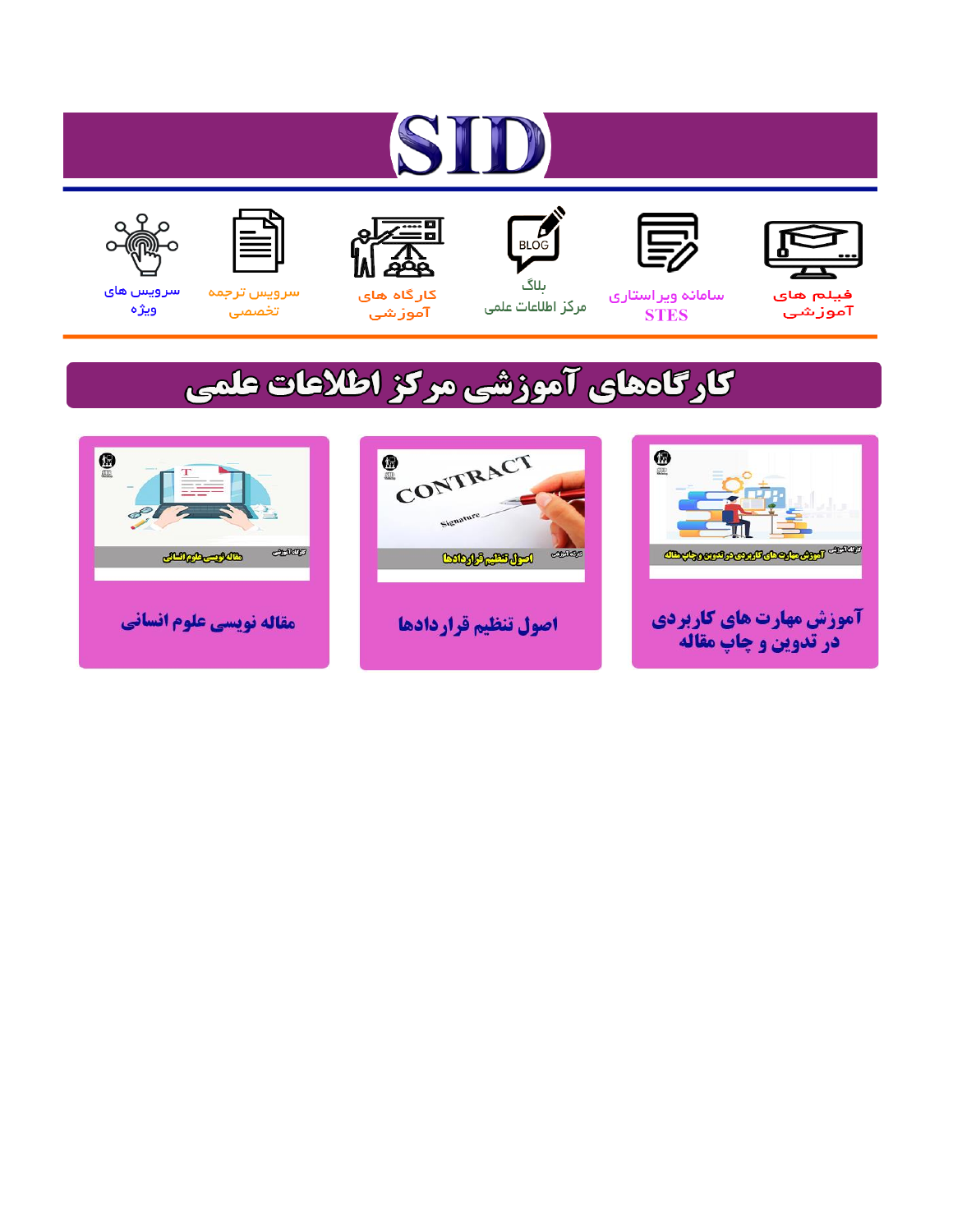

#### **Investigation of Microbial Enhance Oil Recovery's (MEOR) performance as a candidate In Iranian Southern Oil Fields**

Payam Alikhani<sup>1\*</sup>, SeyyedMohammadReza Hesami<sup>2</sup>, Emad Jamshidi<sup>3</sup><br>1 Department of Petroleum Engineering, Petroleum University of Technology, Ahwaz, Iran

2 Department of Gas Engineering, Petroleum University of Technology, Ahwaz, Iran 3 Drilling Department, Exploration Directorate, National Iranian Oil Company, Tehran, Iran

\*Correspondence author: Tell: +98 917 951 8648 Email: alikhani.payam@yahoo.com

#### **ABSTRACT**

recovery (EOR) process is<br>
Besides, considering green technom<br> *Archive is* Besides, considering green technom<br> *Archive is* Desides, considering green technom<br> *Archive is* performance<br> *ARCHIV* in experiment and design o Enhanced Oil Recovery (EOR) process is used to recover additional oil left in place after primary recovery. The prediction of its performance is of great importance in selection and design of certain EOR process and future planning for oil production. Microbial Enhance Oil Recovery (MEOR) is friendly with environment, and it is applied as ex-situ and in-situ in oil reservoirs. In microbial flooding, in the water oil contact the microorganisms consume the nutrition and produce bioacid, biopolymer, biosurfactant, biogas and solvent, which improve the oil recovery and yield the less harmful product for a green environment with respect to other types of EOR methods. This study was investigated potential of applying MEOR by oil recovery prediction in five different carbonate reservoirs. The study is conducted utilizing 100 laboratory data with valid references. In all of these references, MEOR processes are obtained based on porosity, permeability, salinity, temperature, pressure and PH. Clostridium Acetobutylicum are also used as microbe. From this laboratory data different data clusters are tested by Adaptive Neuro Fuzzy Inference System (ANFIS). The best modeling (four or five clusters) obtained based on Mean Square Error (MSE) and correction factor (R-Value) by employing reservoir parameters as inputs and oil recoveries as outputs. Five different reservoirs selected from Iranian southern oil fields, which have not experienced any EOR processing before. Reservoir properties entered as inputs in obtained ANFIS model, which result five output as oil recovery prediction. Results reveal 36.71- 40.68% oil

recovery, which conform to previous studies. Besides, considering green technologies, it is shown that MEOR can be one of the best options among EOR techniques for carbonate reservoirs.

## **INTRODUCTION**

Naturally, oil is produced from reservoir by its potential energy or pressure gradient between surface and subsurface condition. Then this energy reduces and so the oil production using the primary recovery would not be economical. In next step, the secondary and tertiary methods are used as EOR [1]. While primary recovery stage produces generally between 5-10% of the total oil reserves, recovery efficiencies in the secondary phase varies from 30- 40% [2], [3].

The various methods such as thermal methods, chemical flooding, gas injection and biological methods are used for EOR. The thermal methods are primarily intended for heavy oils and tar sands mainly to supply heat to the reservoir. These methods include steam or hot water injection and in situ combustion technique. Chemical flooding involves injection of certain chemicals that might change either the characteristics of the reservoir fluids or improve the recovery mechanisms. These include polymer, surfactants and alkaline flooding. Miscible flooding (either first- or multi- contact miscible) includes  $CO<sub>2</sub>$  miscible gas injection, N<sub>2</sub> miscible injection and others. Now, more advanced technologies are being implemented in the oil industry to recover the trapped oil. These include seismic/sonic stimulations and electromagnetic methods [2]. However, economics are the major *www.SID.ir*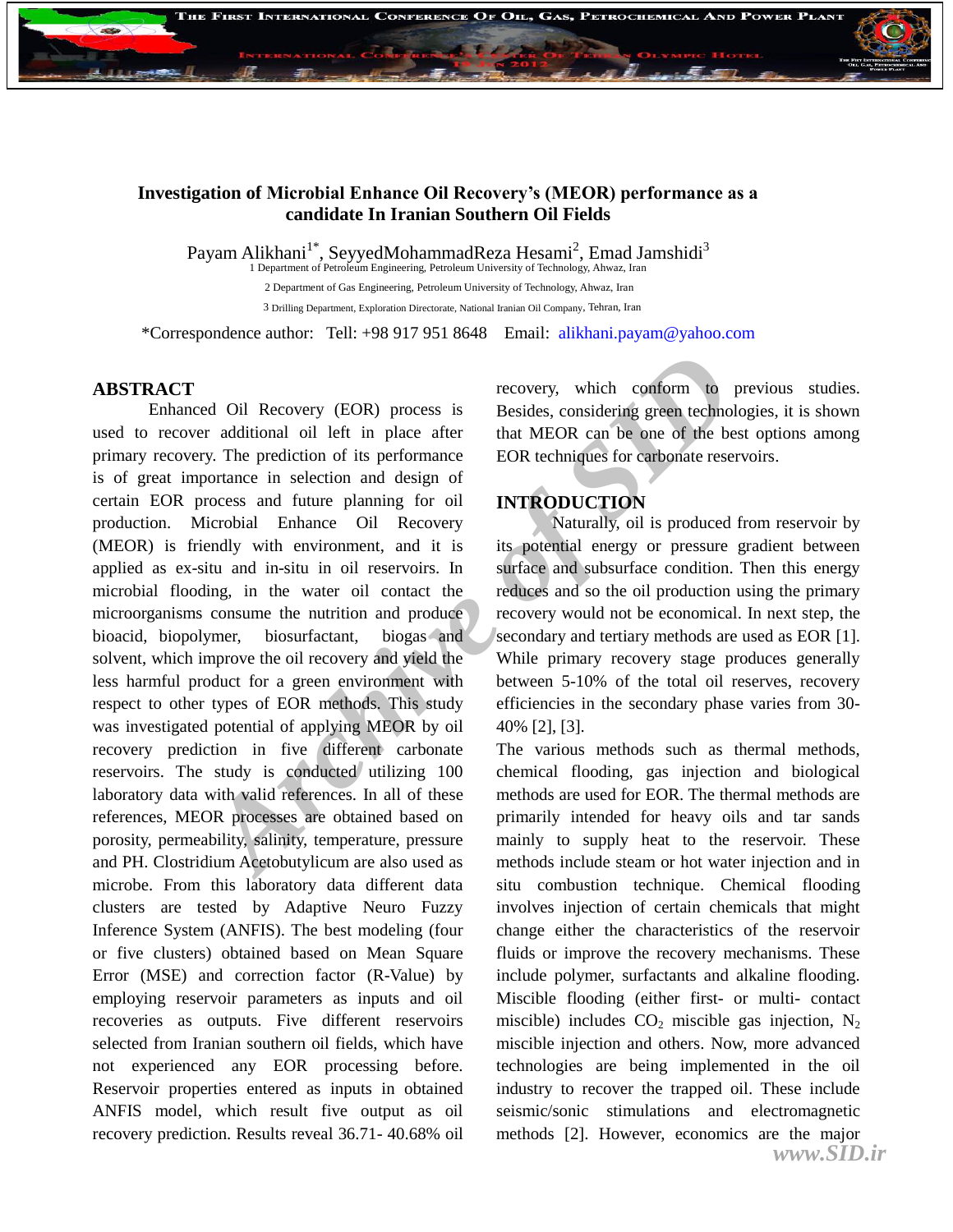deterrent in the commercialization of the abovementioned EOR methods. MEOR have several advantages compared to conventional EOR processes where it does not consume large amounts of energy, as do thermal processes, nor does it depend on the oil price, as do many chemical processes [4]. MEOR could be applied in oil reservoirs using ex-situ and insitu methods. In ex-situ recovery methods, microbes are cultured in industrial laboratories and then the microbes and their products are injected into the reservoirs using water flooding methods. The in-situ method is categorized to microbial flooding method and stimulation of single wells. Microbial flooding method uses the microorganisms and the nutrition in water flooding while in stimulation of wells the anaerobic microorganisms are injected into the wells and then the wells are shut off for days or weeks so that the porous medium is soaked [5]. In all mentioned methods, the microorganisms diffuse into the porous medium, consume the nutrition and produce bioacid, biopolymer, biosurfactant, biogas and biosolvent and which they increase the efficiency of oil displacement in reservoir [6].

Together with experimental procedures such as core floodings and field trials, a step on the way is the development of simulation tools in order to understand and reveal the full potential of MEOR. In this study the application of MEOR for Clostridium Acetobutylicum microbe with utilizing effective carbonate reservoir parameters is investigated. ANFIS is also implemented to produce a simulation model to predict the oil recovery percent from experimental data.

#### **ANALYSIS AND MODELLING**

Intelligent Control techniques are nowadaysrecognized tools in both academia and industry. Methodologies coming from the field of computational intelligence, such as neural networks, Fuzzy systems and evolutionary computation, can lead to accommodation of more complex processes, improved performance and considerable time savings and cost reductions [7].

A notable contribution of Neuro-Fuzzy and Soft Computing is the exposition of ANFIS, a system developed by the authors which is finding numerous

applications in a variety of fields. Functionally, there are almost no constraints on the node functions of an adaptive network except for the requirement of piecewise differentiability.

a F

Force the method in the state of the state and the state of the state and the state of single wells. Microbial flooding and find non-linear relationships be microorganisms and the nutrition in outputs [8]. Two learning met In this section, we propose a class of adaptive networks that are functionally equivalent to fuzzy inference systems. The proposed architecture is referred to as Adaptive Neuro-Fuzzy Inference System, which stands for adaptive network-based fuzzy inference system or semantically equivalently, Adaptive Neuro Fuzzy Inference System. The strength of ANFIS is the ability to handle linguistic concepts and find non-linear relationships between inputs and outputs [8]. Two learning methods are generally used in ANFIS to specify the relationship between input and output to determine optimized distribution of membership functions. These learning methods are propagation and hybrid. The hybrid system is a combination of propagation and least squares method [9]. In backward pass, descending gradient algorithm updates the desired parameters [10]. Parameters associated with membership functions will change through the learning process. Gradient vector facilitate the calculation of these parameters. Each time the gradient vector is obtained, an optimization procedure can be performed to adjust parameters to reduce errors [11]; [12].

In order to create FIS using ANFIS, fuzzy logic toolbox of MATLAB, version 7.10.0.499 (R2010a) was used [13]. The total number of inputs was six including: porosity (%), permeability (md), pressure  $(psi)$ , temperature  $(k)$ , salinity  $(ppm)$ , PH $(0-14)$  which shown in Figure 1.



Figure 1 Input and Output in Computational Intelligence ANFIS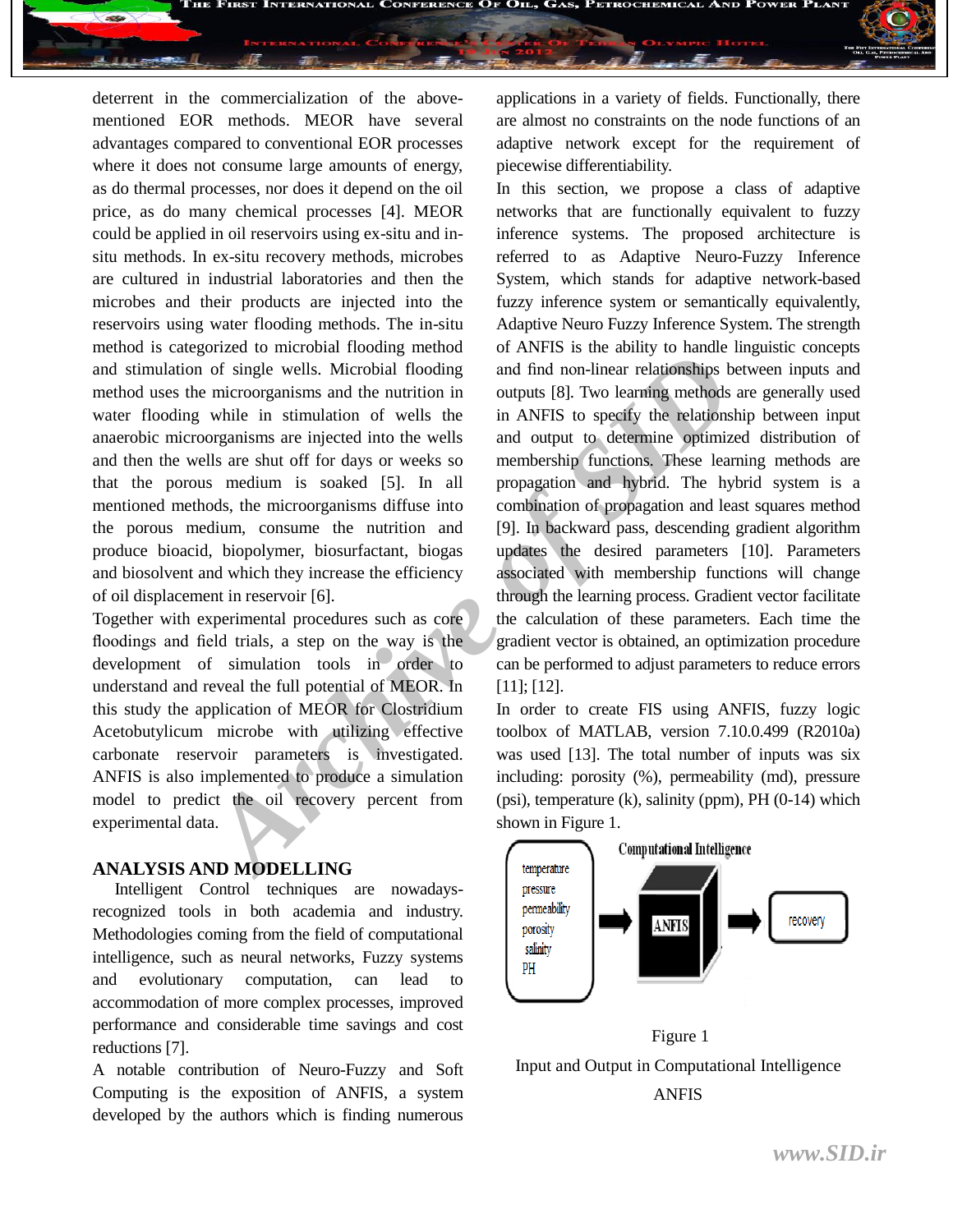

The purpose of this section is to develop an ANFIS model based on laboratory data and then predict oil recovery percent for 5 special reservoirs. 100 data used in this case study are divided into three subsets randomly; 80% was used for training, 10% for validation and 10% for testing. The output of this laboratory data is shown in Figure 2.





Diagram of recovery data

The general schematic of ANFIS structure for two clusters is shown in Figure 3.

ANFIS Design for oil recovery prediction:

- Sugeno type of fuzzy structure
- Fuzzy c-mean clustering as initial FIS
- MSE as performance function
- Cluster number of 2,3,4,5,6,7,8,9,10,11
- Optimization method of hybrid (back-propagation, least square method

Good results obtained from oil recovery models are shown in Table 1 and dark raws are selected and results of the selected network are also shown in Figure 4.

Table 1 Results of ANFIS modeling

| Y VY                                                                                                                                                                                                  | Table 1<br><b>Results of ANFIS modeling</b>                                                                                                                   |            |                                                                                                                                                                                                            |                               |                                                          |                                                                                          |              |  |
|-------------------------------------------------------------------------------------------------------------------------------------------------------------------------------------------------------|---------------------------------------------------------------------------------------------------------------------------------------------------------------|------------|------------------------------------------------------------------------------------------------------------------------------------------------------------------------------------------------------------|-------------------------------|----------------------------------------------------------|------------------------------------------------------------------------------------------|--------------|--|
|                                                                                                                                                                                                       |                                                                                                                                                               | Train      |                                                                                                                                                                                                            | Validation                    |                                                          | Test                                                                                     |              |  |
|                                                                                                                                                                                                       |                                                                                                                                                               | <b>MSE</b> | $\mathbb{R}$                                                                                                                                                                                               | <b>MSE</b>                    | R                                                        | <b>MSE</b>                                                                               | $\mathbb{R}$ |  |
| 30<br>80<br>40<br>50<br>60<br>70<br>90<br>100                                                                                                                                                         | 2- Cluster                                                                                                                                                    | 0.015      | 0.96                                                                                                                                                                                                       | 0.03                          | 0.97                                                     | 0.03                                                                                     | 0.99         |  |
| Data Index                                                                                                                                                                                            | 3- Cluster                                                                                                                                                    | 0.007      | 0.98                                                                                                                                                                                                       | 0.07                          | 0.93                                                     | 0.02                                                                                     | 0.99         |  |
| Figure 2                                                                                                                                                                                              | 4- Cluster                                                                                                                                                    | 0.008      | 0.98                                                                                                                                                                                                       | 0.02                          | 0.98                                                     | 0.04                                                                                     | 0.99         |  |
|                                                                                                                                                                                                       | 5- Cluster                                                                                                                                                    | 0.008      | 0.98                                                                                                                                                                                                       | 0.02                          | 0.98                                                     | 0.04                                                                                     | 0.99         |  |
| iagram of recovery data                                                                                                                                                                               | 6- Cluster                                                                                                                                                    | 0.006      | 0.98                                                                                                                                                                                                       | 0.07                          | 0.91                                                     | 0.06                                                                                     | 0.98         |  |
|                                                                                                                                                                                                       | 7- Cluster                                                                                                                                                    | 0.004      | 0.99                                                                                                                                                                                                       | 0.05                          | 0.93                                                     | 0.08                                                                                     | 0.97         |  |
|                                                                                                                                                                                                       | 8- Cluster                                                                                                                                                    | 0.006      | 0.98                                                                                                                                                                                                       | 0.05                          | 0.94                                                     | 0.05                                                                                     | 0.99         |  |
| hematic of ANFIS structure for two                                                                                                                                                                    | 9- Cluster                                                                                                                                                    | 0.005      | 0.99                                                                                                                                                                                                       | 0.06                          | 0.93                                                     | 0.02                                                                                     | 0.97         |  |
| n in Figure 3.                                                                                                                                                                                        | 10-Cluster                                                                                                                                                    | 0.005      | 0.99                                                                                                                                                                                                       | 0.05                          | 0.94                                                     | 0.04                                                                                     | 0.99         |  |
|                                                                                                                                                                                                       | 11-Cluster                                                                                                                                                    | 0.006      | 0.98                                                                                                                                                                                                       | 0.07                          | 0.91                                                     | 0.04                                                                                     | 0.99         |  |
| Layer 4                                                                                                                                                                                               |                                                                                                                                                               |            |                                                                                                                                                                                                            |                               |                                                          |                                                                                          |              |  |
| Layer 2<br>Layer 3<br>Layer 5<br>W1<br>$\overline{w}_{if1}$<br>$\blacklozenge(\Pi)$<br>W <sub>2</sub><br>₹П<br>W <sub>2</sub><br>$\overline{w_2}r_2$<br>W <sub>2</sub><br>$x, y:$ inputs<br>f: output | Outputs vs. Targets, R=0.99461<br>Data Points<br>$\circ$<br>Best Linear Fit<br>A=T<br>$A = (0.84)T + (0.14)$<br>$B = C$<br>Linear Filt:<br>승<br>$\frac{3}{2}$ |            | <b>Data Points</b><br>0<br>Best Linear Fit<br>$-A = T$<br>$+(-0.72)$<br>$-4(1.1)^{T}$<br>∢ 50<br>ă<br>Linea<br>Li<br>$\begin{array}{c}\n\text{Outsets A}, \\ \text{Outpoints A}, \\ \text{B}\n\end{array}$ | Outputs vs. Targets, R=0.9789 | 0<br>$\frac{8}{9}$ 70<br>$rac{1}{2}$<br>$\frac{5}{5}$ 20 | Outputs vs. Targets, R=0.98086<br>$\circ$<br>Data Points<br>Best Linear Fit<br>A=T<br>40 |              |  |



Figure 3 ANFIS architecture for the Sugeno fuzzy model



Figure 4 R-value in selected network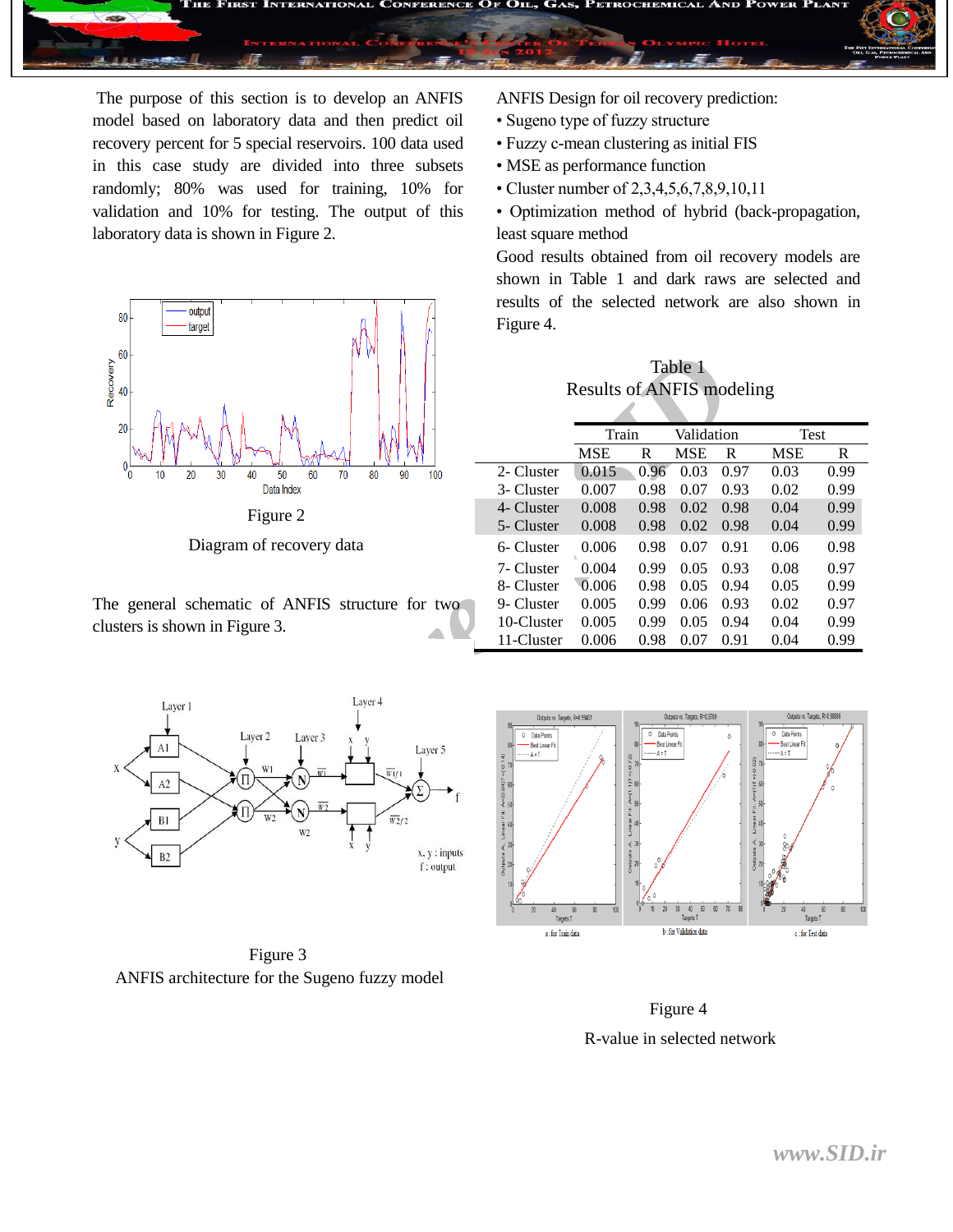

When the amount of MSE is reduced and the R-value approaches to one it gives better modeling of data, as seen by Figure 5 and 6, also the optimum number of cluster is clusters number 4 or 5.







Figure 6 MSE of Recovery Prediction for Train, Validate and Test Data

In modeling, we used an optimum number of clusters that cause the amount of minimum squared error for validate and test data decreases and then by using this model and having reservoirs effective parameters predict recovery percent for these five reservoirs shown in Table 2.

Input data of 5 reservoirs

| Res. NO.         | 1      | 2      | 3      | 4      | 5      |
|------------------|--------|--------|--------|--------|--------|
| Porosity%        | 9      | 14     | 9      | 13.7   | 22.3   |
| Permeability(md) | 1.18   | 1.5    | 1.74   | 1.17   | 5.2    |
| Pressure (psi)   | 6381   | 5947   | 5775   | 5880   | 3553   |
| Temperature (k)  | 380.37 | 379.82 | 385.93 | 380.37 | 354.26 |
| Salinity(ppm)    | 220000 | 220000 | 215000 | 215000 | 215000 |
| $PH(0_14)$       | 6.5    | 5.2    | 7.3    | 6      | 6.7    |
|                  |        |        |        |        |        |

We enter the above reservoir properties as input in optimized ANFIS modeling shown and gain 5 output as oil recovery percent prediction for these five reservoirs.

## **RESULTS AND DISCUSSION**

The results of entering reservoir parameters as input in optimized ANFIS modeling, shows five output as oil recovery of these five reservoirs are mentioned here, for reservoir number 1 is 36.71%, number 2 is 39.83%, number 3 is 39.89%, number 4 is 39.73% and number 5 is 40.68%. The best expected result is belong to reservoir NO. 5 which have less pressure, less temperature, more porosity and more permeability.

#### **SUMMARY AND CONCLUSIONS**

Iranian southern oil fields are near to sea and water flooding is a common EOR process in these reservoirs. In most cases, any reservoir, which has undergone successful water flooding, can be a major candidate for application of MEOR process. Based on this special condition for these reservoirs and environmental aspect of MEOR and also increasing the upper limits which microorganism can grow, it is decided to investigate the application of MEOR in these reservoirs. We used ANFIS and choose the best modeling based on laboratory data and predict oil recovery percent in these reservoirs. Based on the results of this work the following conclusions were obtained:

• MEOR isn't only an environmental friendly process but also according to oil recovery prediction for Clostridium Acetobutylicum microbe, it is one of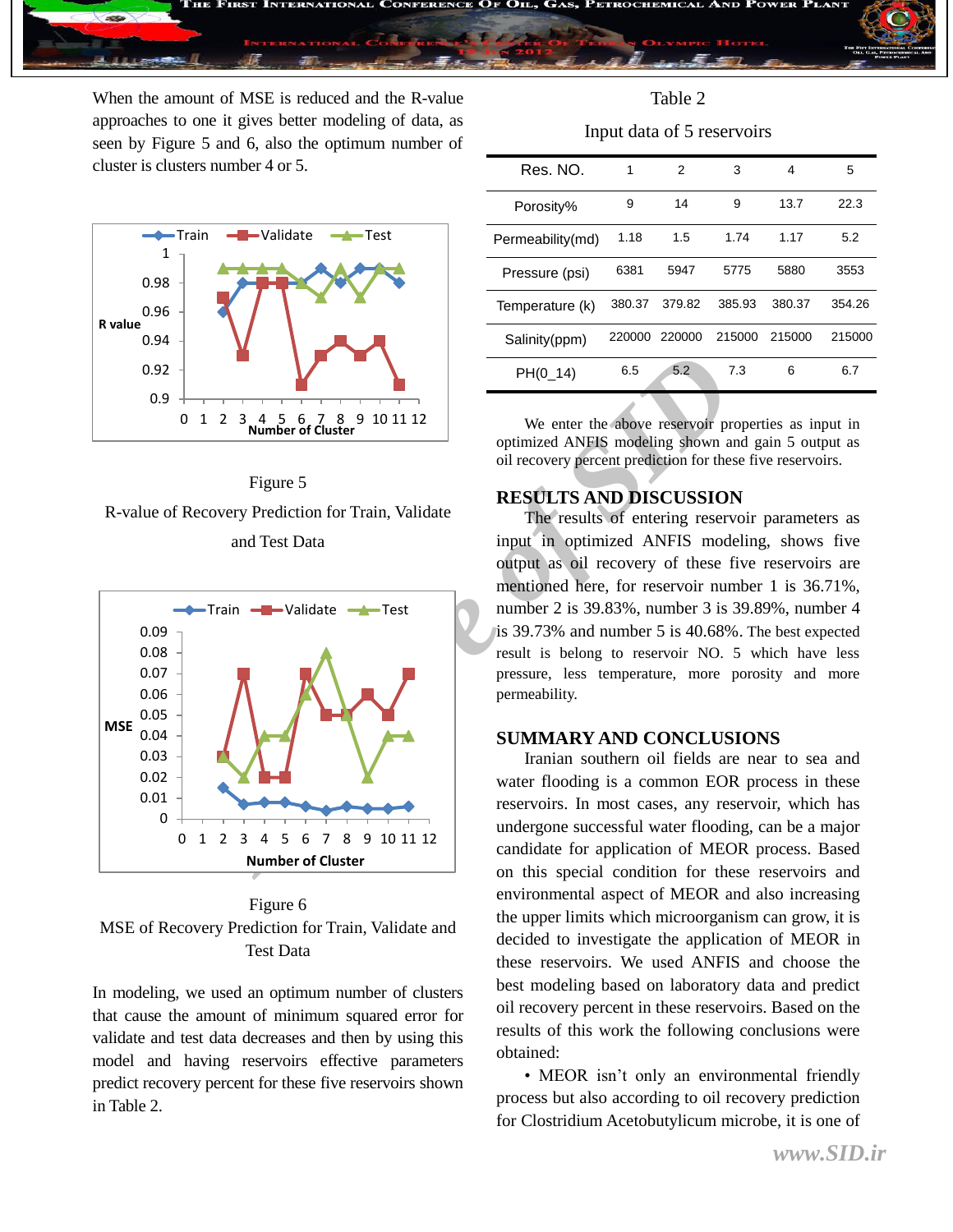the best candidates for selection and design among EOR techniques for these reservoirs.

• Computational Intelligence models, which result the lowest error, based on actual field data, is strongly proposed to solve intricate industrial problems instead of empirical correlations and mechanistic models.

• Oil recovery modeling with Computational Intelligences shows good results.

• For save money and time in obtaining oil recovery percent for MEOR process and according to high accuracy of our modeling that show 0.99 for R value and 0.04 for MSE, it is recommend to compare these results with laboratory or oil fields operations data.

#### *KEYWORDS*

Microbial, Enhanced Oil Recovery candidates, Green method, Oil recovery prediction, Adaptive Neuro Fuzzy Inference System, Iranian Southern Oil Fields.

## **REFERENCES**

- **1.** Moghadasi, J., H. Muller-Steinhagen, M. Jamialahmadi and A. 2004, Sharif, "Model study on the kinetics of oil field formation damage due to salt precipitation from injection". J. Petrol. Sci. Eng., 43: 201-217.
- 2. Sen, R. 2008, Biotechnology in petroleum recovery: the microbial EOR. Prog. Energ. Combust, 2008, 34, 714–724
- 3. Van Hamme, J.D., Singh, A., Ward, O.P., 2006, Underlying biochemistry and physiology, Petroleum microbiology: Part 1.ChimicaOggi (Chemistry Today), 24: 52-56.
- 4. Youssef N, Simpson DR, Duncan KE, McInerney MJ, Folsbee M, Fincher T, Knapp RM. 2007, In situ biosurfactant production by Bacillus strains injected into a limestone petroleum reservoir, Appl Environ Microbiol. , 73:1239–1247.
- 5. Mohamadizadeh, S., Salehizadeh H., 2007, Microbial enhanced oil recovery using biosurfactant pro-duced by Alcaligenes faecalis, 5thBiotech Congress., Tehran, Iran.
- 6. Hiorth, A., Kaster, K., Lohne, A., Siqveland, O. K., Berland, H., Giske, N. H., Stavland, A., 10-13

September, 2007, Microbial Enhanced Oil Recovery – Mechanism, International Symposium of the Society of Core analyses, Calgary, Canada.

- 7. Al-Ajmi F, Holditch S, 2000, Permeability Estimation Using Hydraulic Flow Units in a Central Arabia Reservoir, Saudi Aramco.
- 8. G. Serge, 2001, Designing fuzzy inference systems from data: Interpretability oriented review, IEEE Transaction on Fuzzy Systems, vol. *9*, no. *3,* 426–442.
- 9. E.D. Übeyli, 2008, Adaptive neuro-fuzzy inference system employing wavelet coefficients for detection of ophthalmic arterial disorders, Expert Systems with Applications, 34(3), 2201– 2209.
- 10. A.F. Rahimi, G.Y. Abbaspour, 2011, Artificial neural network and stepwise multiple range regression methods for prediction of tractor fuel consumption, Measurement, 44 (10) 2104–2111.
- 11. J. Singh, S.G. Singh, 2010, modeling for tensile strength of friction welded aluminum pipes by ANFIS, Intelligent Engineering Informatics 1  $(1), 3-20.$
- *Archive System, Iranian Southern Office System, Properties, Hand and A. 2004, Start Compare*<br> *Archive Signet Systems, Inchene Systems with Application*<br> *Archive System, Iranian Southern Oil Fields.*<br> *Archive Neuro*<br> *A* 12. J. Singh, S. Singh, 2008, Multi input single output fuzzy model to predict tensile strength of radial friction welded GI pipes, International Journal of Information and Systems Sciences, Institute for Scientific Computing and Information 4 (3), 462–477.
	- 13. MATLAB 2010. Fuzzy, ANFIS TOOLBOX, The Mathwords Inc., Natick, MA.